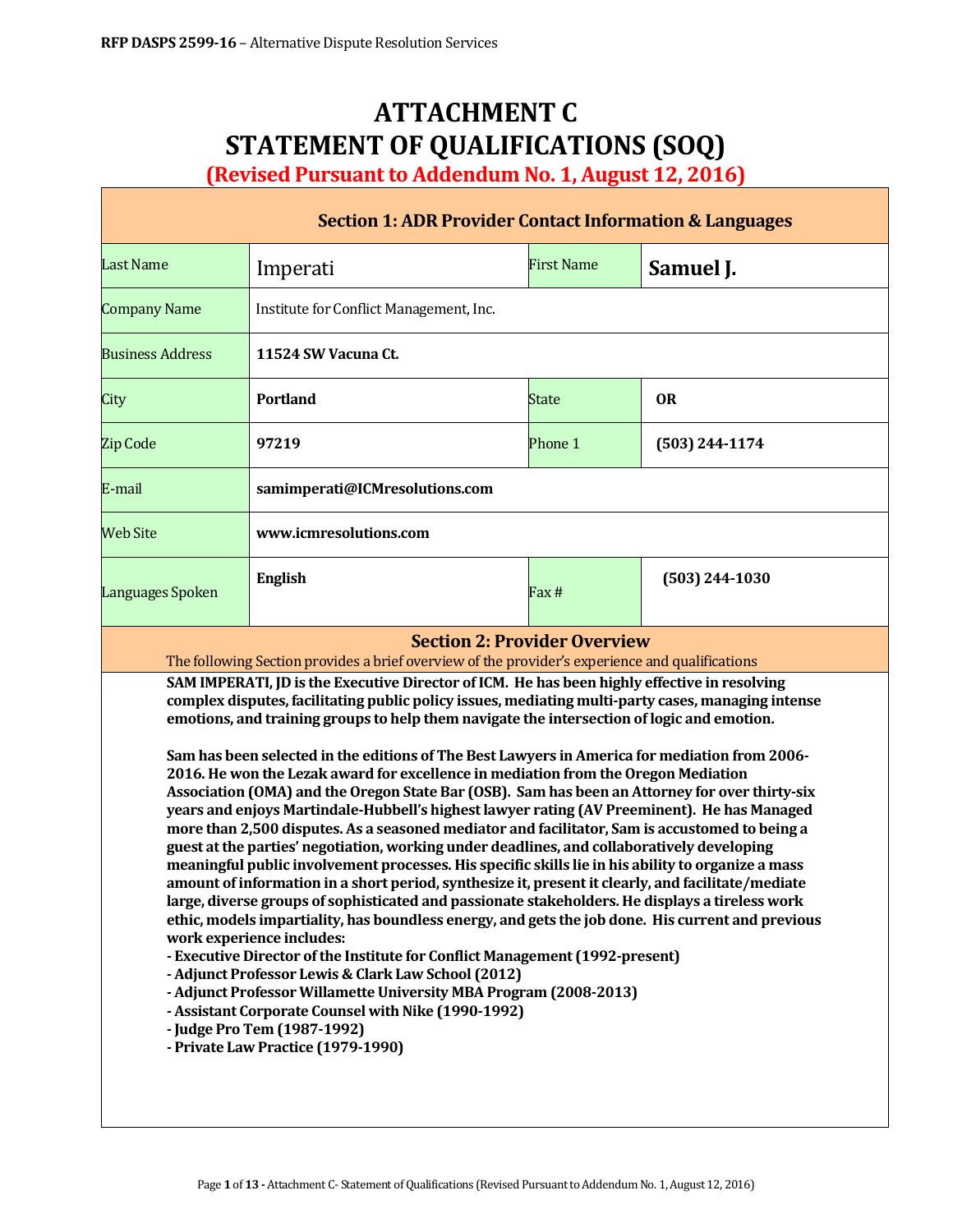| <b>Section 3 Services Offered and Rate</b>                                                                                                                                                                                                                                                                                                                                                                   |                                                           |                                                                                                                                                                      |                                                                                                                                                                                                                       |  |  |  |
|--------------------------------------------------------------------------------------------------------------------------------------------------------------------------------------------------------------------------------------------------------------------------------------------------------------------------------------------------------------------------------------------------------------|-----------------------------------------------------------|----------------------------------------------------------------------------------------------------------------------------------------------------------------------|-----------------------------------------------------------------------------------------------------------------------------------------------------------------------------------------------------------------------|--|--|--|
| <b>Type of Service Key Person Desires to</b><br>Offer & is Qualified to Offer                                                                                                                                                                                                                                                                                                                                | <b>ADR</b><br>Provider<br><b>Billing Rate</b><br>per hour | <b>Support Staff Billing Rate Per</b><br><b>Hour (Rate/Title)</b>                                                                                                    | The following items, if checked,<br>are expenses that may be passed<br>through at cost to the agency (See<br><b>Price Agreement for details):</b>                                                                     |  |  |  |
| $\boxtimes$ 1. A Mediation General<br>Practitioner is an impartial third party<br>who assists two or more parties in<br>reaching a mutually acceptable<br>resolution to a controversy. These<br>Practitioners have broad mediation<br>experience and skills and are able to<br>adapt mediation to a wide variety of<br>circumstances, including workplace<br>disputes.                                       | 250.00                                                    | 75.00 to 100.00 (range)<br><b>Administrative Assistant</b>                                                                                                           | x Copy/print charges<br>x Facility Use/Rental Fees                                                                                                                                                                    |  |  |  |
| $\boxtimes$ 2. A Facilitation General<br>Practitioner is an expert at helping<br>large groups work effectively towards<br>a desired objective. These<br>Practitioners have sufficiently broad<br>experience and skills so as to be able to<br>design and facilitate a large group<br>process to achieve variety of goals or<br>objectives.                                                                   | 250.00                                                    | 75.00 to 100.00 (range)<br><b>Administrative Assistant</b>                                                                                                           | x Copy/print charges<br>x Facility Use/Rental Fees                                                                                                                                                                    |  |  |  |
| $\boxtimes$ 3. A Public Policy Facilitator is an<br>expert at helping governmental<br>entities and diverse stakeholders<br>reach agreement on controversial<br>public policies or public projects, often<br>within a complex legal, political or<br>regulatory context. These providers<br>are experienced at assessing,<br>designing, convening and facilitating<br>collaborative processes.                | 250.00                                                    | 150.00 Asst. Facilitator<br>100.00 Project Assistant<br>75.00 Project Support<br>00.00 Staff Title<br>00.00 Staff Title<br>00.00 Staff Title<br>00.00 Staff Title    | $\mathbf{x}$<br>Copy/print charges<br><u>X</u><br><b>Facility Use/Rental Fees</b>                                                                                                                                     |  |  |  |
| 4. A Public Involvement<br>Practitioner is an expert at helping<br>governmental entities engage the<br>public on public issues or projects.<br>These providers are able to design and<br>implement an appropriate public<br>involvement process from projects<br>that seek to inform or educate the<br>public to projects that allow for<br>greater public involvement via<br>consultation or collaboration. | 00.00                                                     | 00.00 Staff Title<br>00.00 Staff Title<br>00.00 Staff Title<br>00.00 Staff Title<br>00.00 Staff Title<br>00.00 Staff Title<br>00.00 Staff Title<br>00.00 Staff Title | Copy/print charges<br>Facility rental fees<br>Mail or bulk email fees<br>Telephone charges<br>Website hosting, online<br>software or online services fees<br>Video production services<br><b>Other Subcontractors</b> |  |  |  |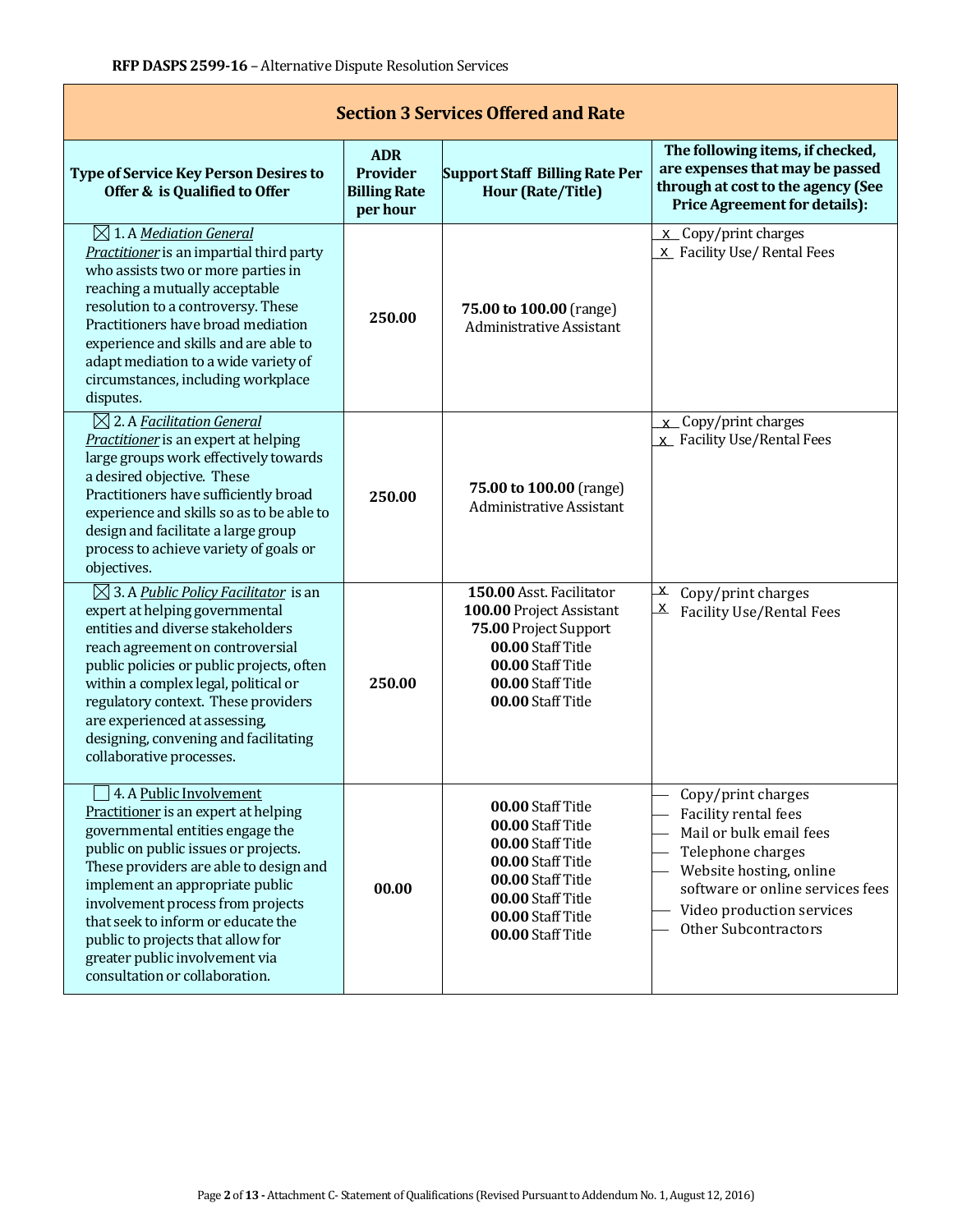| Section 4A: Does the Provider charge travel expenses to provide services in your area? |                                                                               |                                                                   |  |  |  |
|----------------------------------------------------------------------------------------|-------------------------------------------------------------------------------|-------------------------------------------------------------------|--|--|--|
| <b>County or County Area</b>                                                           | <b>Available to work in this</b><br>area without charging travel<br>expenses. | Available to work in this area<br>but will charge travel expenses |  |  |  |
| 1 Clatsop, Columbia, Tillamook - Counties                                              |                                                                               | $\times$                                                          |  |  |  |
| 2 Washington, Multnomah - Counties                                                     | $\boxtimes$                                                                   |                                                                   |  |  |  |
| 3 Polk, Marion, Yamhill - Counties                                                     |                                                                               | Х                                                                 |  |  |  |
| 4 Lincoln, Benton, Linn - Counties                                                     |                                                                               | $\boxtimes$                                                       |  |  |  |
| 5 Lane - County                                                                        |                                                                               | $\boxtimes$                                                       |  |  |  |
| 6 Douglas - County                                                                     |                                                                               | $\boxtimes$                                                       |  |  |  |
| 7 Coos, Curry - Counties                                                               |                                                                               | $\boxtimes$                                                       |  |  |  |
| 8 Josephine, Jackson - Counties                                                        |                                                                               | $\boxtimes$                                                       |  |  |  |
| 9 Hood River, Wasco, Sherman, Gilliam, Wheeler                                         |                                                                               | $\times$                                                          |  |  |  |
| 10 Jefferson, Crook, Deschutes - Counties                                              |                                                                               | $\boxtimes$                                                       |  |  |  |
| 11 Lake, Klamath - Counties                                                            |                                                                               | $\boxtimes$                                                       |  |  |  |
| 12 Morrow, Umatilla - Counties                                                         |                                                                               | $\boxtimes$                                                       |  |  |  |
| 13 Wallowa, Union, Grant, Baker - Counties                                             |                                                                               | $\boxtimes$                                                       |  |  |  |
| 14 Harney, Malheur - Counties                                                          |                                                                               | $\times$                                                          |  |  |  |
| 15 Clackamas - County                                                                  |                                                                               |                                                                   |  |  |  |

# **Section 4A: Does the Provider charge travel expenses to provide services in your area?**

**Section 4B: Hourly Travel Charges.** *If, in addition to allowable travel expenses, the Provider will charge for travel time and the travel time of administrative assistants or staff, or both, the hourly travel rate for Proposer and each of Proposer's administrative assistant and staff must be identified here: :*

**Proposer: Hourly travel rate is half of normal hourly rate = 125.00 Assistant Facilitator: Hourly travel rate is half of normal hourly rate = 75.00 No hourly travel charge for other staff.**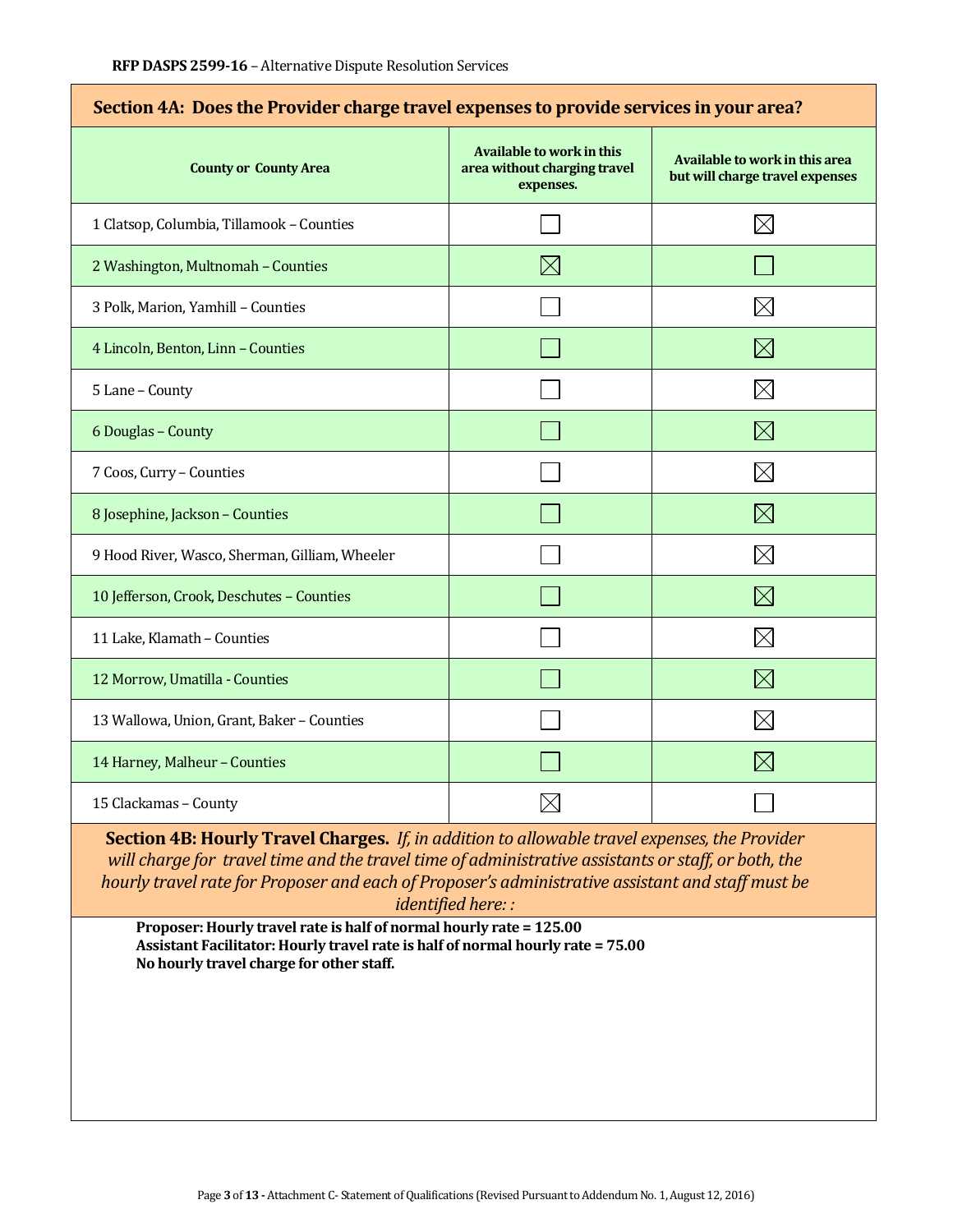| Section 5: Standards the Provider Subscribes to and Licenses Held                                                                                                                                                                                 |  |  |
|---------------------------------------------------------------------------------------------------------------------------------------------------------------------------------------------------------------------------------------------------|--|--|
| $\bowtie$ Oregon Mediation Association Core Standards of Mediation Practice, April 23, 2005<br>(http://www.mediate.com/oma/pg61.cfm)                                                                                                              |  |  |
| Association for Conflict Resolution, Model Standards of Conduct for Mediators, 2005<br>revisions.<br>http://www.imis100us2.com/acr/ACR/Resources/Model Standards/ACR/Resources/Mod<br>el Standards.aspx?hkey=315fc2bd-2cac-422b-82bf-b3160b6a1b08 |  |  |
| Model Standards of Practice for Family and Divorce Mediation<br>http://www.imis100us2.com/acr/ACR/Resources/Model Standards/ACR/Resources/Mod<br>el Standards.aspx?hkey=315fc2bd-2cac-422b-82bf-b3160b6a1b08                                      |  |  |
| International Association for Public Participation (IAP2), Code of Ethics for Public<br>Participation Practitioners (See<br>http://www.iap2.org/displaycommon.cfm?an=1&subarticlenbr=8)                                                           |  |  |
| Other professional standards that the provider subscribes to: Oregon State Bar ORPC                                                                                                                                                               |  |  |
| Oregon State Bar #79274                                                                                                                                                                                                                           |  |  |
|                                                                                                                                                                                                                                                   |  |  |

Other professional licenses: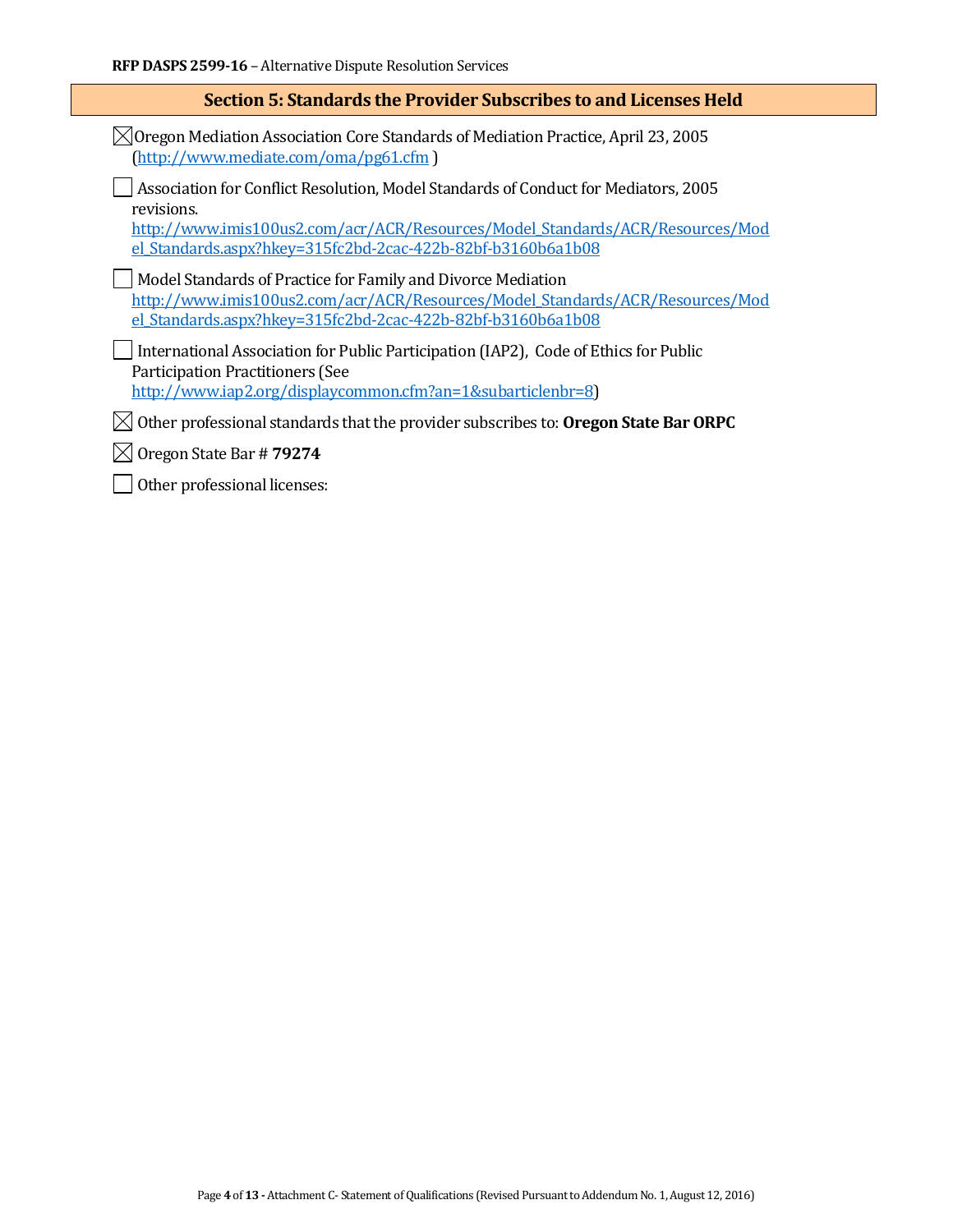| Section #6: Provider's Specialized Areas of Expertise |                                                      |                            |  |  |  |  |
|-------------------------------------------------------|------------------------------------------------------|----------------------------|--|--|--|--|
| Area of Expertise                                     | <b>Sub Specialty</b>                                 | Areas of expertise         |  |  |  |  |
| <b>Business and Finance</b>                           | General                                              | $\boxtimes$                |  |  |  |  |
|                                                       | <b>Investment and Finance</b>                        | $\boxtimes$                |  |  |  |  |
|                                                       | Patents or Intellectual Property Rights              | Ξ                          |  |  |  |  |
| <b>Civil Rights</b>                                   | <b>Civil Rights</b>                                  | $\boxtimes$                |  |  |  |  |
| Consumer                                              | All Types, Consumer-Merchant Disputes                |                            |  |  |  |  |
|                                                       | Assistive Technologies                               | $\Box$                     |  |  |  |  |
|                                                       | Vehicle Sales, Service or Repair                     |                            |  |  |  |  |
| Cultural                                              | Cross Cultural, Ethnicity, or Related Fields         | $\boxtimes$                |  |  |  |  |
| Education                                             | Education                                            | $\boxtimes$                |  |  |  |  |
|                                                       | Special Education                                    | $\boxtimes$                |  |  |  |  |
| Environmenta                                          | Agricultural Exceptions (goal 2)                     | $\Box$                     |  |  |  |  |
|                                                       | Agriculture                                          | $\boxtimes$                |  |  |  |  |
|                                                       | Air, Land and Water Quality                          | $\boxtimes$                |  |  |  |  |
|                                                       | Coastal                                              | ×                          |  |  |  |  |
|                                                       | <b>Endangered Species or Wildlife</b>                | $\boxtimes$                |  |  |  |  |
|                                                       | Energy                                               | $\Box$                     |  |  |  |  |
|                                                       | Forestry                                             | $\Box$                     |  |  |  |  |
|                                                       | Hazardous Materials and Environmental                | $\boxtimes$                |  |  |  |  |
|                                                       | <b>Other Natural Resource Related</b>                | $\boxtimes$                |  |  |  |  |
|                                                       | Water Resources, Wetlands                            | $\boxtimes$                |  |  |  |  |
| Governmental and                                      | Government-to-Government (e.g., state-tribal)        | $\boxtimes$                |  |  |  |  |
| Regulatory                                            | Professional Licensing                               | $\boxtimes$                |  |  |  |  |
|                                                       | <b>Public Utilities</b>                              | $\boxtimes$                |  |  |  |  |
| <b>Human Services</b>                                 | Child Dependency and Permanency Planning (Adoption)  | ×                          |  |  |  |  |
|                                                       | Disability                                           | $\boxtimes$                |  |  |  |  |
|                                                       | Family Services, including Service Plans             | $\Box$                     |  |  |  |  |
|                                                       | <b>Health Care</b>                                   | $\boxtimes$                |  |  |  |  |
|                                                       | <b>Senior Services</b>                               | $\overline{\phantom{a}}$   |  |  |  |  |
|                                                       | <b>Social Services</b>                               |                            |  |  |  |  |
|                                                       | <b>Vocational Rehabilitation</b>                     | $\boxtimes$                |  |  |  |  |
|                                                       | <b>Public Assistance - AFS</b>                       | $\Box$                     |  |  |  |  |
| International                                         | International                                        |                            |  |  |  |  |
| Labor and                                             | <b>Collective Bargaining and Labor</b>               | $\boxtimes$                |  |  |  |  |
| Employment                                            | <b>General Employment and Human Resources</b>        | $\boxtimes$                |  |  |  |  |
|                                                       | Workers' Compensation                                | $\boxtimes$                |  |  |  |  |
|                                                       | <b>Workplace Interpersonal Disputes</b>              | $\boxtimes$                |  |  |  |  |
| Torts or Insurance Claims                             | Torts or Insurance Claims                            | $\boxtimes$                |  |  |  |  |
| <b>Transportation, Housing</b>                        | Construction Industry & Contracts, Civil Engineering | $\boxtimes$                |  |  |  |  |
| and Land Use                                          | <b>Eminent Domain</b>                                | $\boxtimes$                |  |  |  |  |
|                                                       | <b>General Planning</b>                              | $\boxtimes$                |  |  |  |  |
|                                                       | <b>Growth Management</b>                             | $\boxtimes$                |  |  |  |  |
|                                                       | Housing                                              | $\boxtimes$                |  |  |  |  |
|                                                       | Land Use                                             | $\boxtimes$                |  |  |  |  |
|                                                       | Railroad                                             | $\mathcal{L}(\mathcal{L})$ |  |  |  |  |
|                                                       | <b>Real Property</b>                                 | $\boxtimes$                |  |  |  |  |
|                                                       | <b>Siting Controversial Projects or Facilitates</b>  | Г                          |  |  |  |  |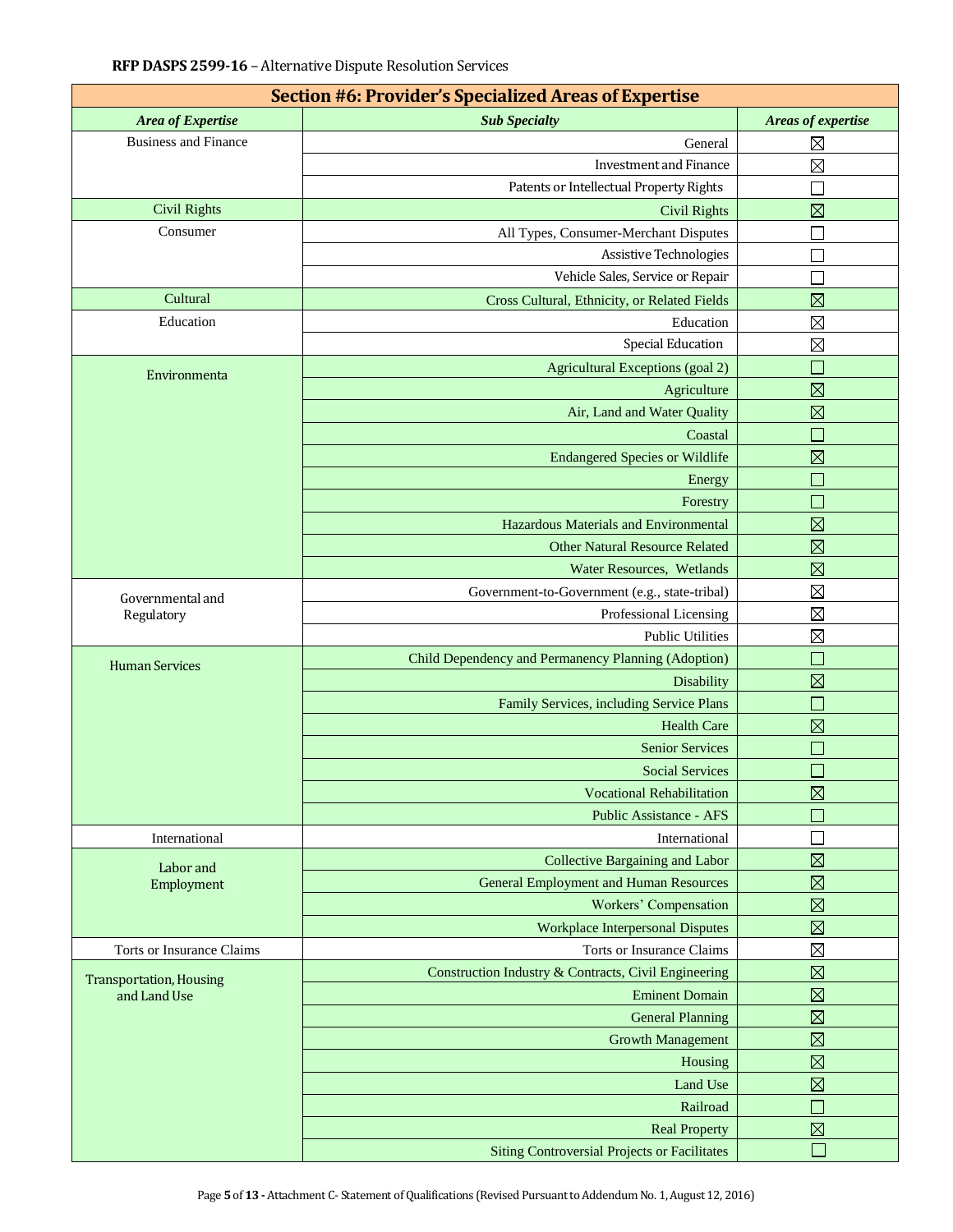## **Section 7: Relevant Education and Training**

**BA, Humanities, University of Sant Clara, 1974 JD, University of California at Davis - King Hall School of Law, 1979**

**Mr. Imperati graduated from the University of Santa Clara, magna cum laude, and from the University of California at Davis – King Hall Law School, where he was a law review, volume editor. He was co-founder/editor of Environs, an environmental law and policy publication and did a judicial internship with the Ninth Circuit Court of Appeals. He has taught negotiation and related classes in Willamette University's MBA program and Lewis & Clark Law School.**

**Regularly attends ADR education programs. Some recent exampes include: -Idaho Mediation Association Annual Conference (2016) -Oregon Mediation Association Annual Conference (Most years - 2015) -WCBA/UNWA ADR Conference (Most years - 2016)**

**Section 8: Relevant Training Conducted by the Provider**

**Sam has provided numerous interactive, basic and advanced mediator skills, advocacy, negotiation, decision making, dispute resolution, and impasse breaking trainings ranging in length from a partial day to five days with roleplaying. (Hundreds of hours: 1993-2016) Examples:**

- **50 Ways to Break an Impasse (Full Day)**
- **Alaska State Bar Association - Judicial Confernce in Fairbanks (Partial Day)**
- **American Arbitration Association (Three Day Course)**
- **Counselors of Real Estate (Three Day Course)**
- **Construction Contractors Board - Negotiation and Mediation Skills Training (One Day Course)**
- **Hispanic Metropolitan Chamber - Leadership Class (One Day Course)**
- **Idaho Bar, Federal & State Judges, University of Idaho (Varying Lengths)**
- **Multnomah County Sherriff's Office (Varying Lengths)**
- **NASD (NASDAQ) Dispute Resolution Program (Several Three Day Courses)**
- **Ninth Circuit & Oregon Courts of Appeals (Partial Day Course)**
- **Oregon DOJ, PUC & WCB (Four Day Courses)**
- **Oregon Municipal Finance Officer's Association (One Day Course)**
- **PGE Government Affairs Team (Half Day Course)**
- **Sherwood City Council Retreat (One Day Course)**
- **Southern Oregon Occupation Safety & Health Conference - Conflict Resolution and Decision-Making (One Day Course)**
- **Tips, Tricks, Ethics, and Professionalism (Partial Day)**
- **Western Washington County Employer Council Coordinator (One Day Course)**
- **Wood Village City Council Retreat (One Day Course)**
- **U.S. Forest Service (Five Day Course)**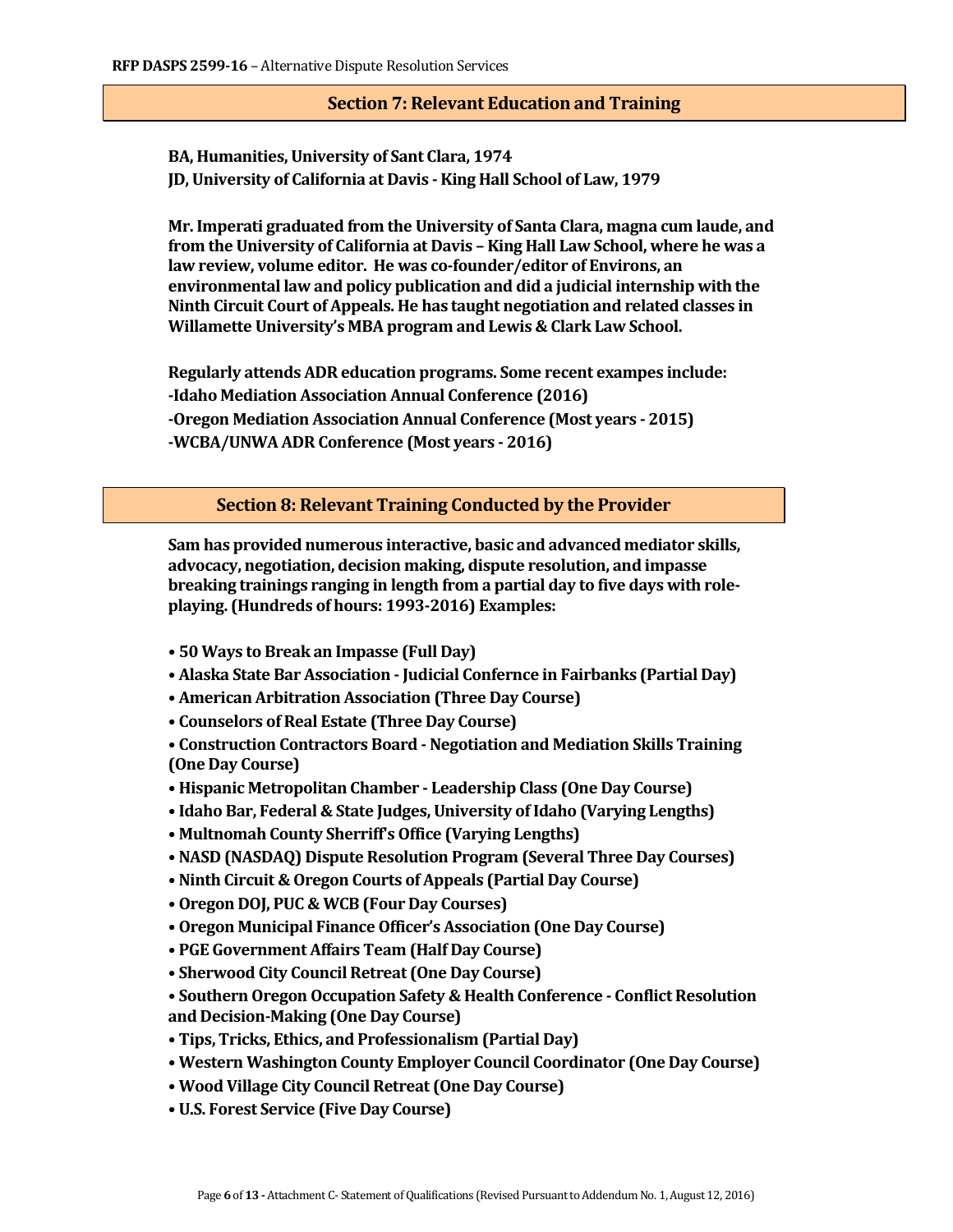### **Section 9: Workplace Mediation Experience**

**NOTE #1: Mr. Imperati does not maintain a database with details of the cases he has handled over his lengthy career. Thus, the number of cases, type, participants, and hours contained in this SOQ and Case Forms are good faith estimates.**

**NOTE #2: Due to their sensitive nature and/or confidentiality, most of the workplace/ employment cases are not included. If you require more information, please let Sam know and he will address concerns on a case-by-case basis.** 

**Sam has mediated/facilitated countless cases involving workplace/employment conflicts or organizational change. These matters have generally ranged from five (5) to over fifty (50) hours per case. He has worked with the Multnomah County Sherriff's Office, Portland State University, Willamette University, Pacific University, the Tualatin Hills Parks & Recrection District, numerous other public entities (agencies, cities, and counties), hospitals, law firms, associations, and private businesses to help address communication problems and less than functional working relationships. Sam provides a fair and balanced process where participants can safely explore the issues and reach agreement.** 

**Experience adapting mediation to a wide range of disputes:**

**\_\_\_\_\_\_\_\_\_\_\_\_\_\_\_\_\_\_\_\_\_\_\_\_\_\_\_\_\_\_\_\_\_\_\_\_\_\_\_\_\_\_\_\_\_\_\_\_\_\_\_\_\_\_\_\_\_\_\_\_\_\_\_\_\_\_\_\_\_\_\_\_\_\_\_\_**

- **Numerous workplace/employment litigation disputes;**
- **Several entry-level to executive level groups with internal conflict;**
- **Departmental reorganization;**
- **Several cases with doctors, educators, elected officials, unions, and government employees**

**Number of years experience and quantity of mediations conducted:**

**• 24 years of mediation experience; practiced law since 1979**

**• ~35 workplace/employment cases - using an average of 10 hrs/case, totals approximately 350 hours**

**Experience Mediating with Oregon participants or projects:**

**• 95% of Sam's cases have taken place in Oregon**

**Experience mediating with governmental entities or their employees:**

- **Cities of Damascus, Fairview and Troutdale**
- **Multnomah County and Multnomah County Sherriff's Office**
- **Oregon Department of Environmental Quality**
- **Portland Public Schools**
- **Tualatin Hills Parks & Recreation District**
- **Numerous other Oregon governmental entities and their public officials**

#### **Section 10: Litigation Settlement Related Experience**

**NOTE: Due to their sensitive nature and/or confidentiality, most of the litigation cases are not included. If you require more information, please let Sam know and**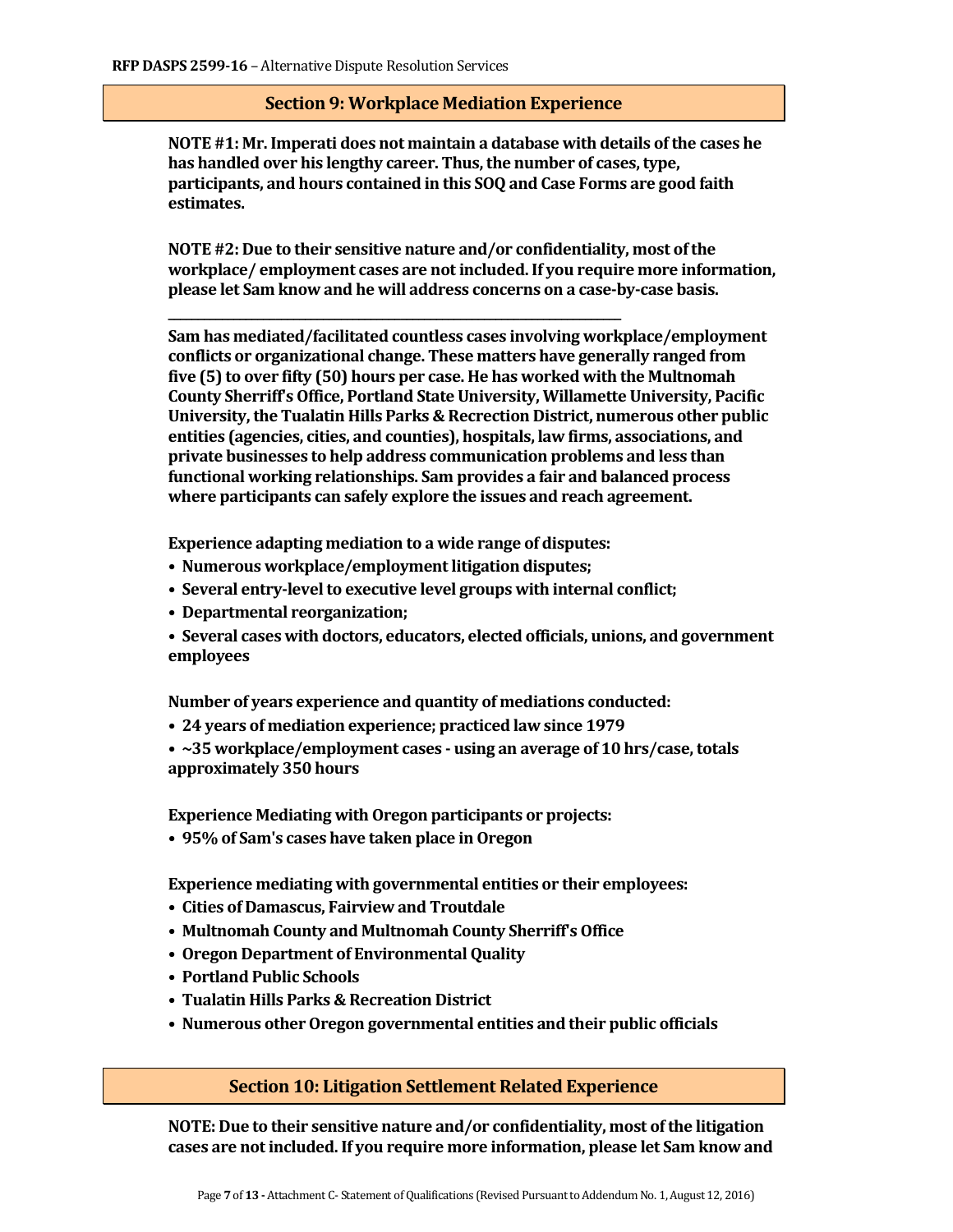**he will address concerns on a case-by-case basis.** 

**Number of matters mediated and years of experience:** 

**\_\_\_\_\_\_\_\_\_\_\_\_\_\_\_\_\_\_\_\_\_\_\_\_\_\_\_\_\_\_\_\_\_\_\_\_\_\_\_\_\_\_\_\_\_\_\_\_\_\_\_\_\_\_\_\_\_\_\_\_\_\_\_\_\_\_\_\_\_\_\_\_\_\_\_\_**

**• ~400 cases since 1992 - using an average of 7 hrs/case, totals approximately 2800 hours**

**Experience with a wide variety of issues in disputes:** 

**• Sam has mediated cases from "Admiralty to Zoning," including business and finance; civil rights; consumer; cultural; education; environmental; government and regulatory; human services; labor and employment; real estate; construction; torts; and insurance claims.**

**Experience in a range of legal venues (e.g. civil court, administraive law or licensing; state and federal cases, etc):**

**• All of the above**

**Experience with complex litigation and cases of significant economic, political or legal consequence:** 

**• Sam is well accustomed to complex cases, managing parties expectations, keeping difficult conversations on track, and exploring the roots of conflicting opinions. While he has enjoyed many successes with cases of significant economic, political and legal consequences for the State of Oregon, it is important to note that Sam approaches all cases with the same professionalism and ethics. He is hired to be a designer and guardian of fair, neutral, and effective processes. Sam helps parties work through impasses and settle cases.** 

**Experience with Oregon participants:** 

**• 95% of Sam's cases have taken place in Oregon**

**Experience with cases involving governemntal entities as parties:**

**• ~15 with federal, state, and local entities**

**Section 11: Overall Mediation Experience** 

**NOTE #1: Mr. Imperati does not maintain a database with details of the cases he has handled over his lengthy career. Thus, the number of cases, type, participants, and hours contained in this SOQ and Case Forms are good faith estimates.**

**NOTE #2: Due to their sensitive nature and/or confidentiality, most of the general mediation cases are not included. If you require more information, please let Sam know and he will address concerns on a case-by-case basis.** 

**\_\_\_\_\_\_\_\_\_\_\_\_\_\_\_\_\_\_\_\_\_\_\_\_\_\_\_\_\_\_\_\_\_\_\_\_\_\_\_\_\_\_\_\_\_\_\_\_\_\_\_\_\_\_\_\_\_\_\_\_\_\_\_\_\_\_\_\_\_\_\_\_\_\_\_\_**

**Sam has thousands of hours of general mediation experience, having been a mediator since 1992. Sam has mediated pre-litigation, litigation, and appellate disputes ranging from five (5) to fifty (50) hours per case. These matters are often complicated, large scale, high stakes, contentious, on a short timetable, and involve competing technical, factual, or legal positions. His record is replete with success in business, construction, employment, environmental, real estate and workplace matters. He has been on the mediator panel of the Portland Metropolitan Association of Realtors (PMAR) since 1998 and on the OR DOJ panel since its inception.**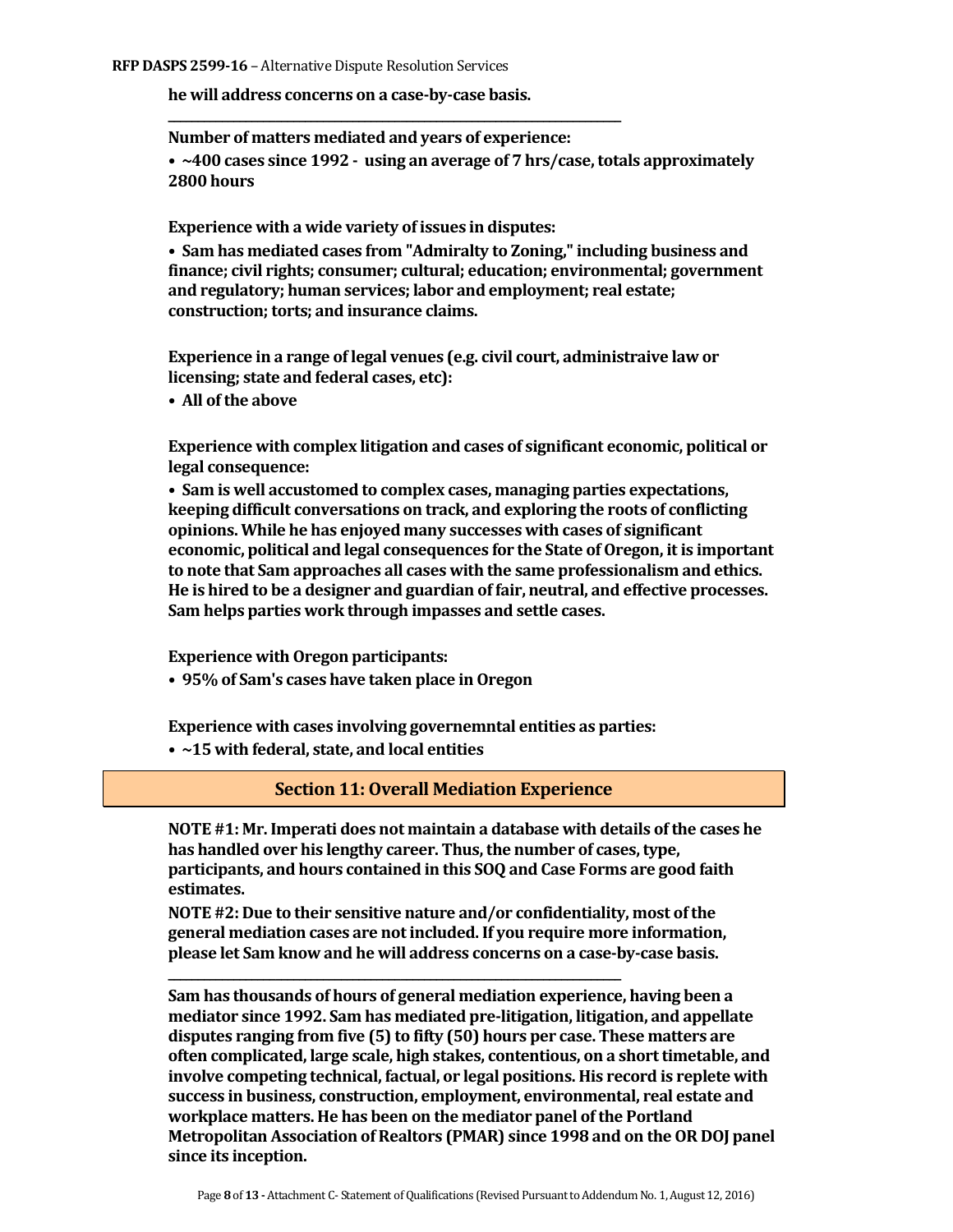**Number of years experience and quantity of mediations conducted:**

**• 24 years of mediation experience; practiced law since 1979**

**• ~400 general cases - using an average of 7 hrs/case, totals approximately 2800 hours**

**Experience Mediating with Oregon participants or projects:**

**• 95% of Sam's cases have taken place in Oregon**

**Experience mediating with governmental entities or their employees, with cases ranging from over 300 hours (Portland Public Schools) to as little as 7 hours (City of Fairview) :**

- **Cities of Damascus, Fairview, Newberg, and Troutdale**
- **Multnomah County and Multnomah County Sherriff's Office**
- **Oregon Department of Environmental Quality**
- **Oregon Health Authority**
- **Portland Public Schools**
- **Tualatin Hills Parks & Recreation District**
- **Numerous other Oregon entities and their public officials**

## **Section 12: Facilitation Experience**

**NOTE: The number of hours for each project is a good faith approximation.**

**Sam brings over 17 years of experience in large group facilitation and managing, presenting, and resolving matters in a thorough, clear, and balanced fashion. He has provided services to a diverse array of organizations, including federal, state, and local government, working collaboratively with industry, environmental, recreational, and community interests. He is an expert at managing contentious, multi-party processes, and related conflicts.** 

**Significance of five qualifying facilitation projects:**

- **(1) Charter Schools LC 125 Work Group**
- **Participants: 12**
- **Complexity: Complex**
- **Hours: (70 up to this point)**
- **Achieve desired goals: project is ongoing**

#### **(2) Portland Airport Community Advisory Committee**

- **Participants: 30**
- **Complexity: Complex**
- **Hours: 240 (up to this point)**

**• Achieve desired goals: The purpose of the committee is to raise public awareness about the airport and the way it impacts the community, give an opportunity to the public to have a voice in the decision-making related to the airport, and to support public dialogue with regard to the planning and development of the airport. The project is ongoing.**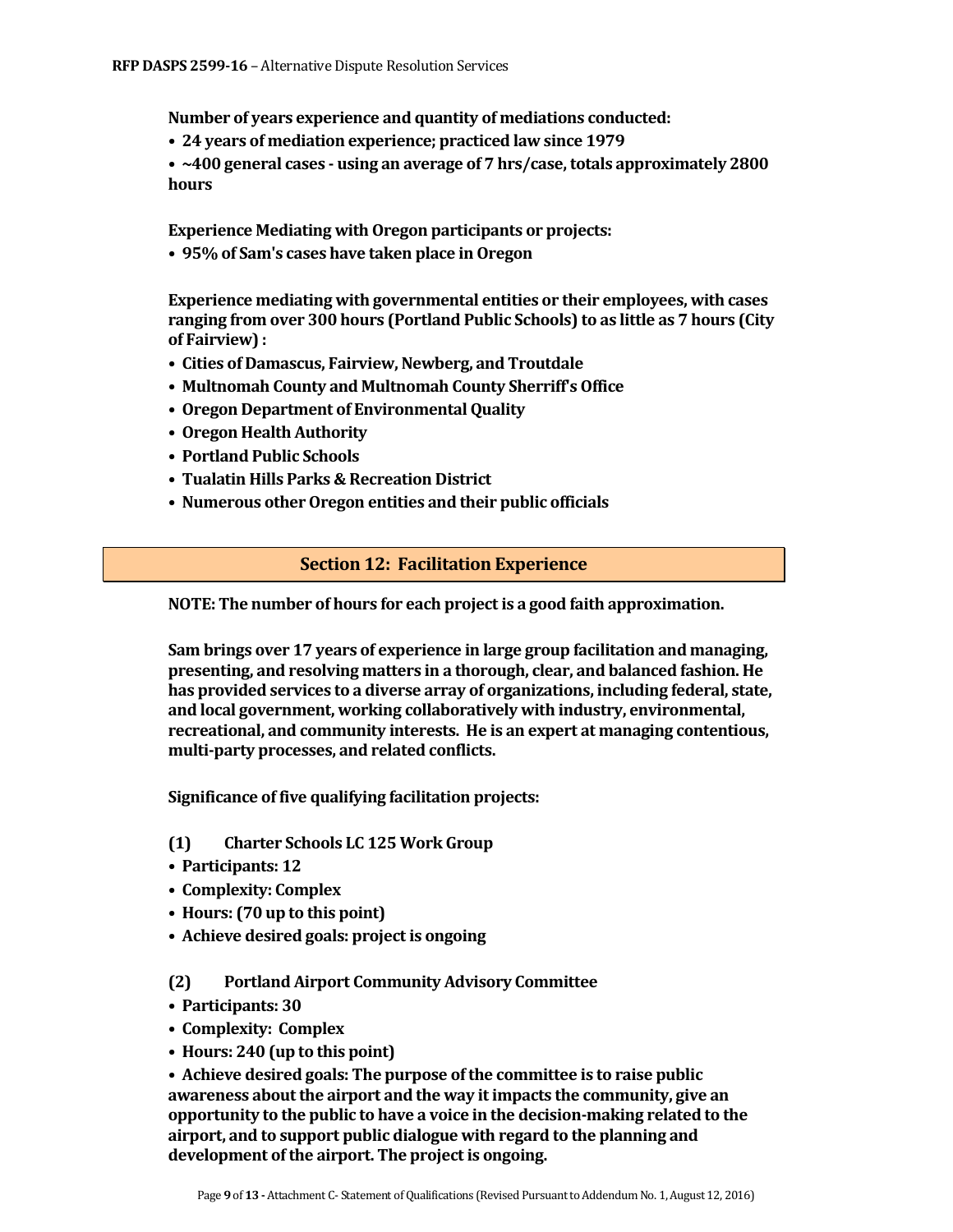#### **(3) Metro Climate Smart Communities Project**

- **Participants: ~40**
- **Complexity: Complex**
- **Hours: 45**

**• Achieve desired goals: This project was successful, the committee developed a climate strategy for the Metropolitan area which was adopted by the Metropolitan Council.**

#### **(4) Beaverton School District Custodial Services Work Group**

- **Participants: 10**
- **Complexity: Complex**
- **Hours: 80**

**• Achieve desired goals: The Work Group was a success as all of the major agreements obtained consensus support.**

#### **(5) NW Natural L-M Process**

- **Participants: ~20**
- **Complexity: Highly complex**
- **Hours: 650**
- **Achieve desired goals: Contract ratified and approved.**

**Examples of wide range of group processes and tools used:**

- **Roles and Responsibilities Diagrams,**
- **Detailed Process Flow Charts,**
- **Committee Recommendation Action Items,**
- **Diligent Preparation of Accurate Meeting Notes and Reports,**
- **Electronic Polling and Web-based Surveys,**
- **Regular Meeting and Process Evaluations, and**
- **Decision Tables.**

**Additional facilitations with Oregon participants/projects and governmental entities:**

- **1. Air Quality Strategy–Columbia River Gorge**
- **2. Airport Futures (PDX)**
- **3. Bend Transportation System Plan**
- **4. Bi-State Governors' I-5 Task Force**
- **5. Dairy Air Quality Task Force**
- **6. DEQ Visioning**
- **7. Exempt Groundwater Well Policy Work Group**
- **8. Governor's Vehicle Emissions Workgroup**
- **9. Health Care Interpreter's Facilitation**
- **10. Human Health-Related Scope of Practice PAG**
- **11. Mercury Rule Fiscal Impact AC**
- **12. ODOT Access Management AC**
- **13. Portland Public Schools**
- **14. Portland Veteran's Association Medical Center**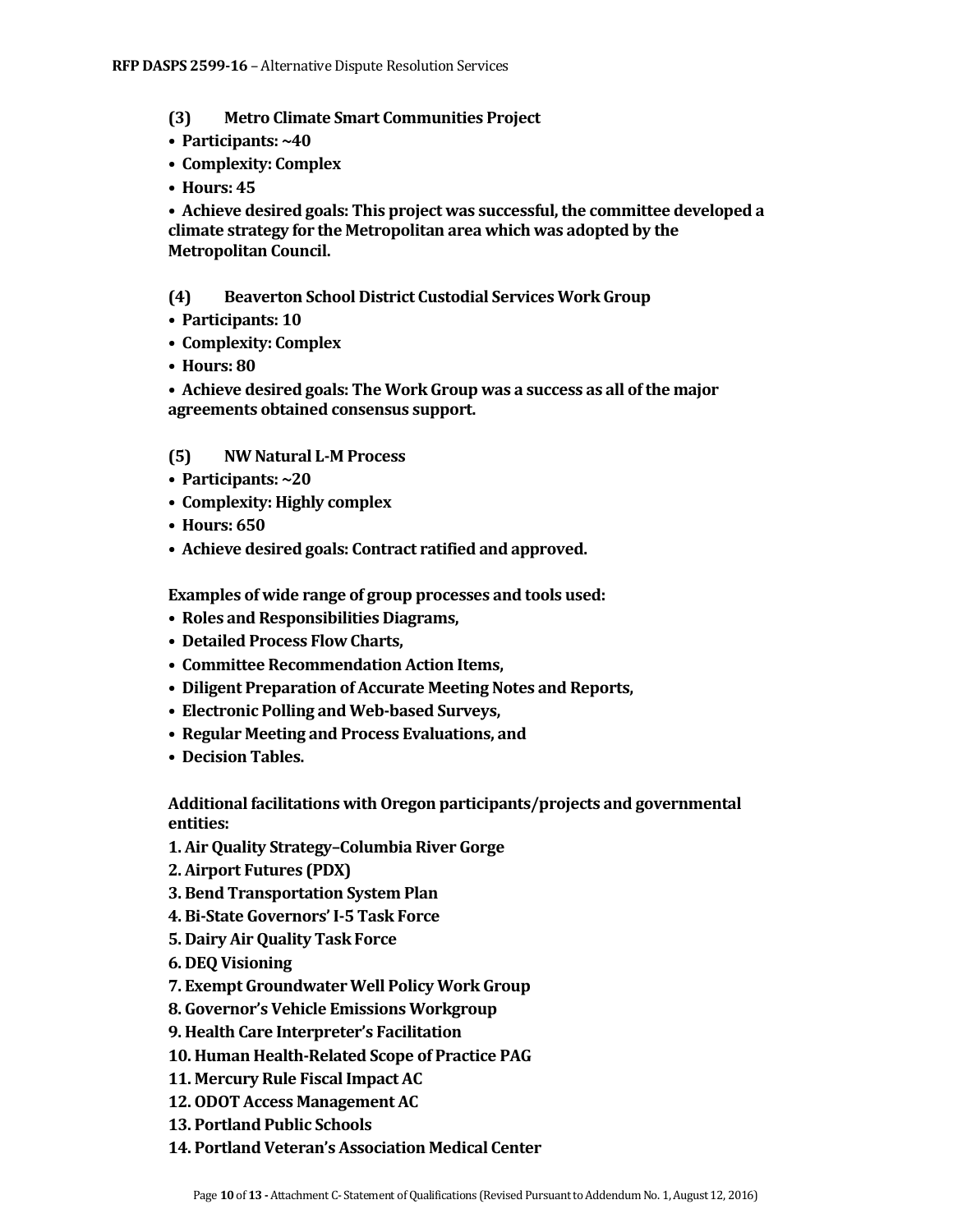**15. South Corridor and Delta Park-Lombard Workforce Diversity Discussion Group**

**16. Troutdale Airport Master Plan**

**17. Washington County Board of County Commissioners**

## **Section 13: Public Policy Facilitation Experience**

**NOTE: The number of hours for each project is a good faith approximation.**

**Sam is a qualified Oregon Consensus Senior Level Neutral Public Policy Consensus Services Practitioner in the OC Program Network, which establishes the minimum qualifications for this section. He has successfully facilitated processes in the political spotlight, which have lasted from several months to several years. He enjoys and excels at bringing groups together surrounding collaborative governance, policy-making, and public involvement.**

**Significance of three qualifying collaborative public policy projects:**

**(1) Timber Mountain and John's Peak OHV Plan**

- **Contract Value: ~\$44,000**
- **Complexity: Complex**
- **Hours: 200**

**• Number and Diversity of Stakeholders: 10 member work group representing local residents, environmentalists, local businesses, non-motorized recreation advocates, and off highway vehicle advocates.**

**• Achieve desired goals: the work group was successful in articulating an agreement that was adopted by consensus except for one subsection of the agreement which was adopted by majority with one dissenter.**

**(2) Portland N/NE Quadrant Plan and ODOT I-5 Freeway/Rose Quarter Planning:** 

- **Contract Value: ~\$150,000**
- **Complexity: Highly complex**
- **Hours: 750**

**• Number and Diversity of Stakeholders: 29 member advisory committee representing bicycle advisory committees, neighborhood associations, pedestrian advisory committees, local businesses, business associations, major corporations, transportation associations, property owners, public health advocates, and environmental organizations.**

**• Achieve desired goals: the process was successful, the advisory committee produced two development plans, of which one was approved by a majority vote and one was approved by consensus.**

**(3) West Hayden Island Advisory Committee**

- **Contract Value: \$150,000**
- **Complexity: Highly complex**
- **Hours: Over 700 hours**

**• Number and Diversity of Stakeholders: 20 member advisory committee, with industry, environmentalists, neighborhood groups, and state/local governments represented.**